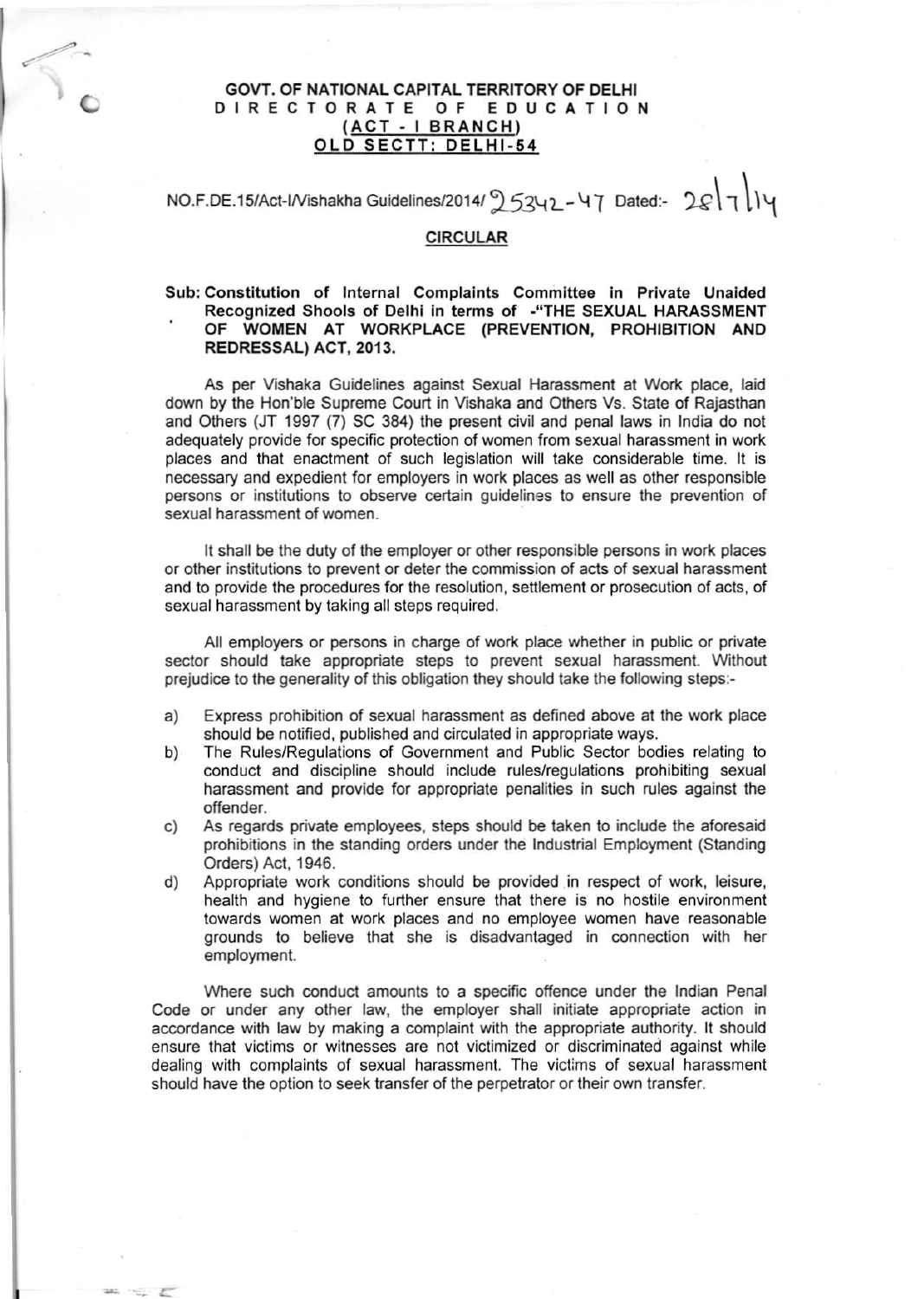In light of above guidelines Government of India recently notified an ACT - *"THE SEXUAL HARASSMENT OF WOMEN AT WORKPLACE (PREVENTION, PROHIBITION AND REDRESSAL) ACT, 2013.*

Attention of all the Managers/Head of Offices of all the recognized unaided public schools of GNCT of Delhi are hereby invited towards the notification of - "THE SEXUAL HARASSMENT OF WOMEN AT WORKPLACE (PREVENTION, PROHIBITION AND REDRESSAL) ACT, 2013 ' by Govt.of India.

As per section 4 (1) of the said  $Act - Every$  employer of a workplace shall, by an order in writing, constitute a Committee to be known as the  $-$  "Internal Complaints Committee".

As per section 4 (2) the Internal Committee shall consist of the following members to be nominated by the employer, namely:-

(a) a Presiding Officer who shall be a woman employed at a senior level at workplace from amongst the employees.

Provided that in case a senior level woman employee is not available, the Presiding Officer shall be nominated from other offices or administrative Units of the workplace referred to in sub-section (1);

Provided further that in case the other offices or administrative units of the workplace do not have a senior level woman employee, the Presiding Officer shall be nominated from any other workplace of. the same employer or other department or organization;

(b) not less than two members from amongst employees preferably committed to the cause of women or who have had experience in social work or have legal knowledge;

(c) one member from amongst non-governmental organizations or associations committed to the cause of women or a person familiar with the issues relating to sexual harassment;

Provided that at least one half of the total Members so nominated shall be women.

With reference to definition of workplace, as per section-2 (o) "workplace" includes-

(ii) any private sector organization or a private venture, undertaking, enterprises, institution, establishment, society, trust, non-governmental organization, unit or service provider carrying on commercial, professional, vocational, educational, entertainment, industrial, health services or financial activities including production, supply, sale, distribution or service.

With reference to definition of employer, as per section -2 (g) (i) "employer" means - " in relation to any department, organization, undertaking, establishment, enterprises, institution, office, branch or unit of the appropriate government or a local authority, the head of the department, organization, undertaking establishment, enterprises, institution, office, branch or unit or such other officer as the appropriate Government or the local authority, as the case may be, may by an order specify in this behalf."

From above, it is clear that the Private Unaided Recognized Schools under Directorate of Education are covered under the ambit of said Act and It is the prime duty of every employer of a workplace shall, by an order in writing, constitute a committee to be known as the - "Internal Complaints Committee".